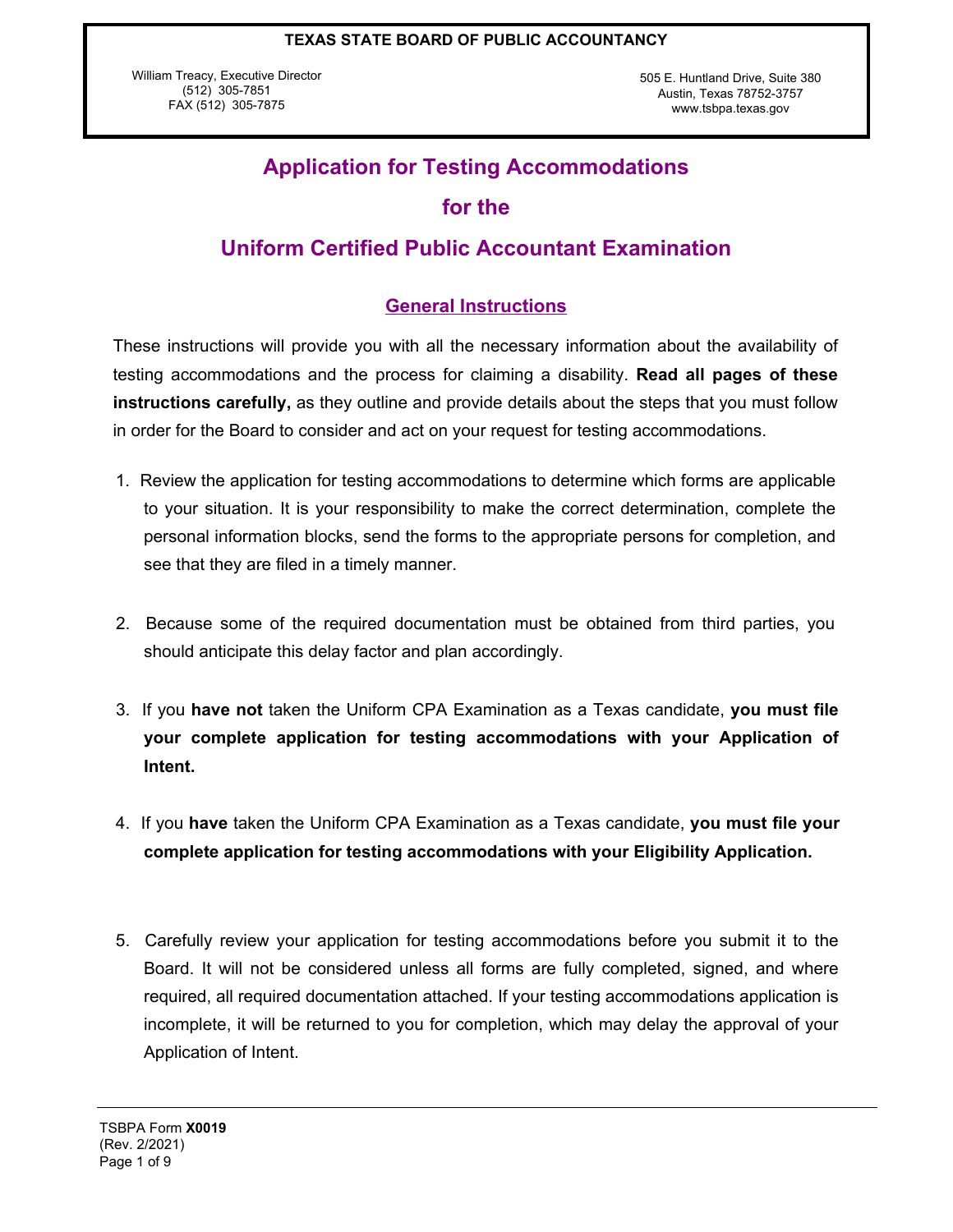William Treacy, Executive Director (512) 305-7851 FAX (512) 305-7875

505 E. Huntland Drive, Suite 380 Austin, Texas 78752-3757 www.tsbpa.texas.gov

- 6. Be specific in detailing your request for testing accommodations. Only those accommodations actually requested will be considered.
- 7. You are responsible for all costs you incur in establishing that you are a qualified person with a disability under the Americans with Disabilities Act (ADA).
- 8. Any disability-related information which you submit to this office and any documentation or information that third parties submit on your behalf will be afforded all confidentiality allowable under applicable laws.
- 9. If you indicate on your Application of Intent or Eligibility Application that testing accommodations are requested, additional time will be needed to evaluate your documents and reach a decision on your request. Your application will not be approved until a decision is made, which could take several weeks.

## **The Law**

As an applicant claiming a disability that requires testing accommodations, you must complete and submit the enclosed forms applicable for your disability. The burden of proof is on you to establish the existence of a disability protected by the ADA, as well as to establish the need for testing accommodations and the reasonableness of the accommodations requested. Each application for testing accommodations is evaluated on a case-by-case basis. The Board's objective is to provide effective and necessary accommodations to qualified applicants as defined under the Americans with Disabilities Act, without fundamentally altering the measurement of the skills or knowledge the examination is intended to test.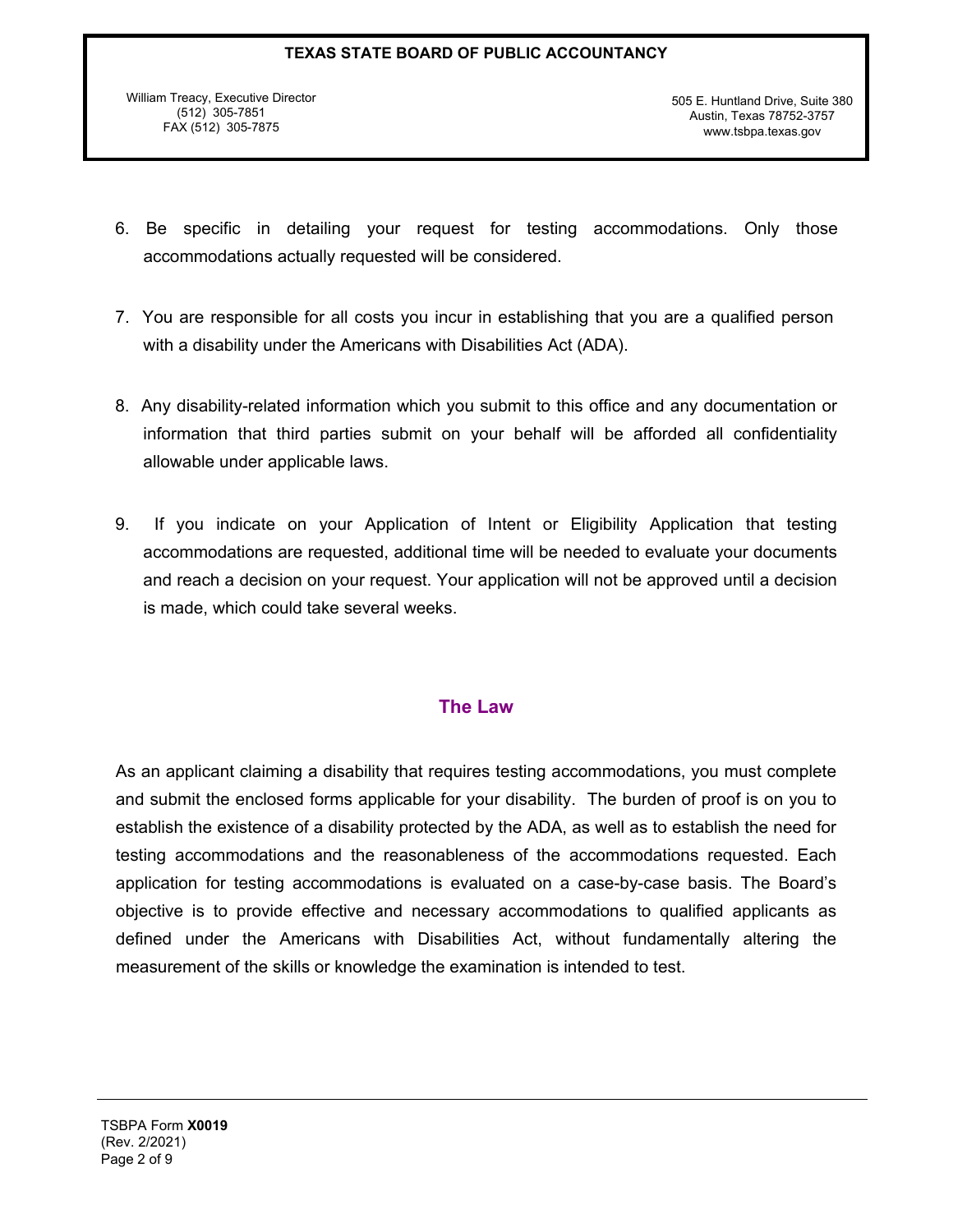William Treacy, Executive Director (512) 305-7851 FAX (512) 305-7875

505 E. Huntland Drive, Suite 380 Austin, Texas 78752-3757 www.tsbpa.texas.gov

The ADA requires the Board to provide testing accommodations to those individuals who have a *permanent* disability which *substantially limits a major life activity*. Although you may provide the required documentation establishing that you have a disability, that does not automatically entitle you to testing accommodations on the Uniform CPA Examination. Unless you establish that your disability has substantially impaired a major life activity, you will not be entitled to testing accommodations on the exam.

"Testing Accommodation" means an adjustment or modification of the standard testing conditions that ameliorates the impact of the applicant's disability on the examination process without fundamentally altering the nature of the exam; imposing an undue administrative or financial burden on the Board; compromising the security, validity, or reliability of the exam; or providing an unfair advantage to the applicant with the disability.

The ADA authorizes the Board to require specific documentation and to establish procedures to evaluate that documentation in order to ensure that the applicant is an individual for whom accommodations are required under the ADA.

### **The Application**

The level of detail and documentation required in this application is necessary in order to establish the existence of a disability protected by the ADA and to provide the Board with all necessary information for determining the specific accommodations, if any, that are merited. The various forms must be completed and signed by a professional who is familiar with your disability. The health care provider or other qualified professional must identify your disability, substantiate the diagnosis, describe the functional limitations it imposes on you, and detail the manner in which it limits an identified major life activity. He or she must also make recommendations about the specific accommodations you need on each section of the examination and provide an explicit rationale for these recommendations. The **Application for Testing Accommodations** consists of **Forms A - G**, which are described on the following pages:

TSBPA Form **X0019** (Rev. 2/2021) Page 3 of 9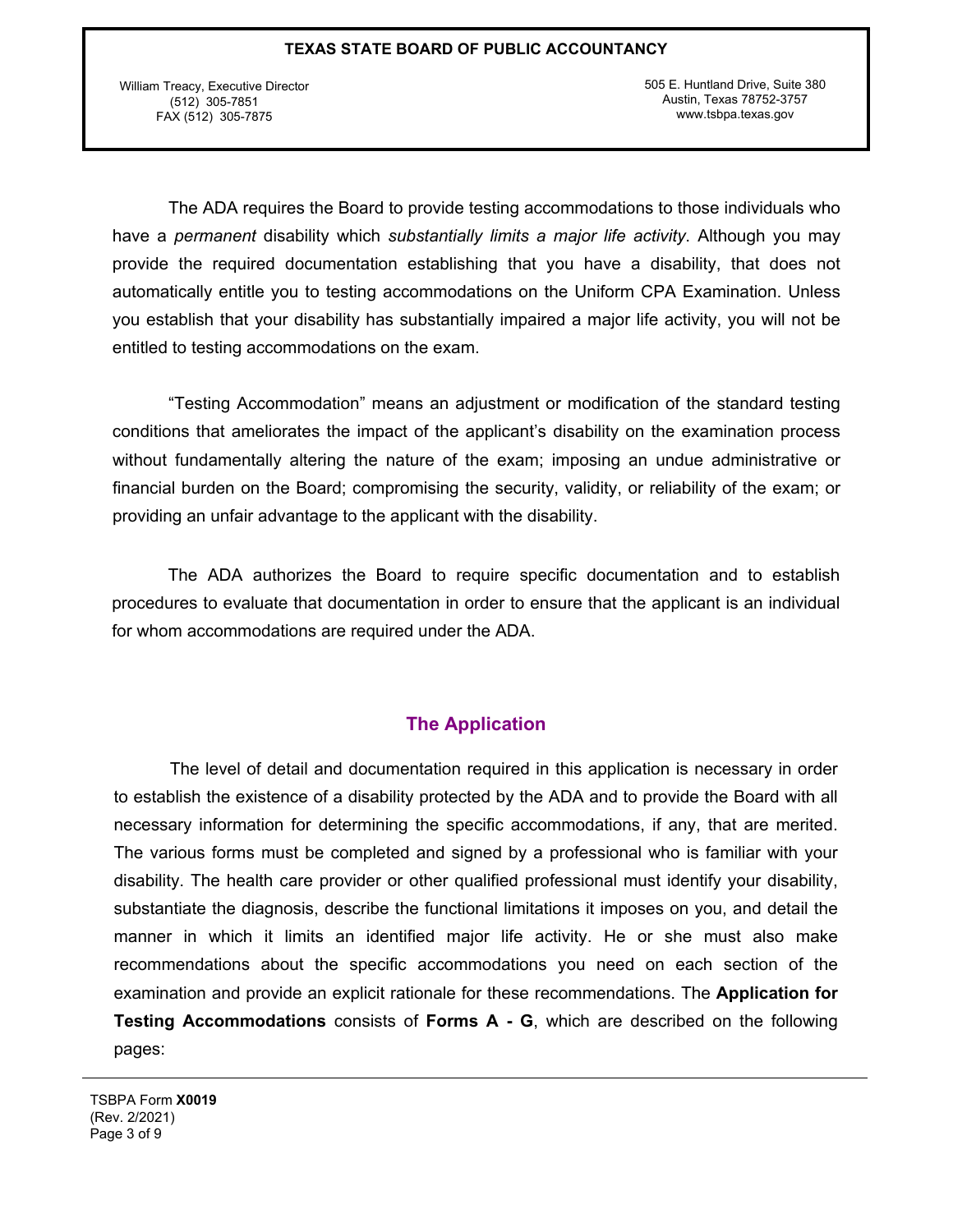William Treacy, Executive Director (512) 305-7851 FAX (512) 305-7875

505 E. Huntland Drive, Suite 380 Austin, Texas 78752-3757 www.tsbpa.texas.gov

**Form A – Applicant Information Form:** Every applicant for testing accommodations must complete and file this form simultaneously with the filing of the Application of Intent or Eligibility Application for the specific exam being taken. Answer the questions in the spaces provided. DO NOT refer to an attachment as a substitute for answering a question in the space provided.

**Form B – Physical or Psychological Disability Verification Form:** If the claimed disability is based on a physical or psychological disability, this form must be filed simultaneously with the filing of the Application of Intent or Eligibility Application for the specific exam being taken.

- Complete the first block of information before submitting the form to your licensed health care provider.
- This form must be completed by a health care provider with sufficient expertise and credentials in the area of disability you are claiming. You should make sure that your health care provider understands that (s)he must answer each question **in the space provided**. References to an attached document WILL NOT SUFFICE as a substitute for an answer.
- This form must document your disability at the **current** time.
- The testing and assessment establishing your disability must have been conducted by a qualified diagnostician/health care provider. The testing and assessment must have been conducted within three (3) years of the filing of the application for testing accommodations for the specific CPA Examination for which you are applying.
- Note that this form requires that you or your physician submit copies of the actual medical records upon which your physician has relied in responding to Form B.
- If you were diagnosed by or received treatment from more than one physician or health care provider, you should submit a Form B from each person. Make additional copies of the form if needed.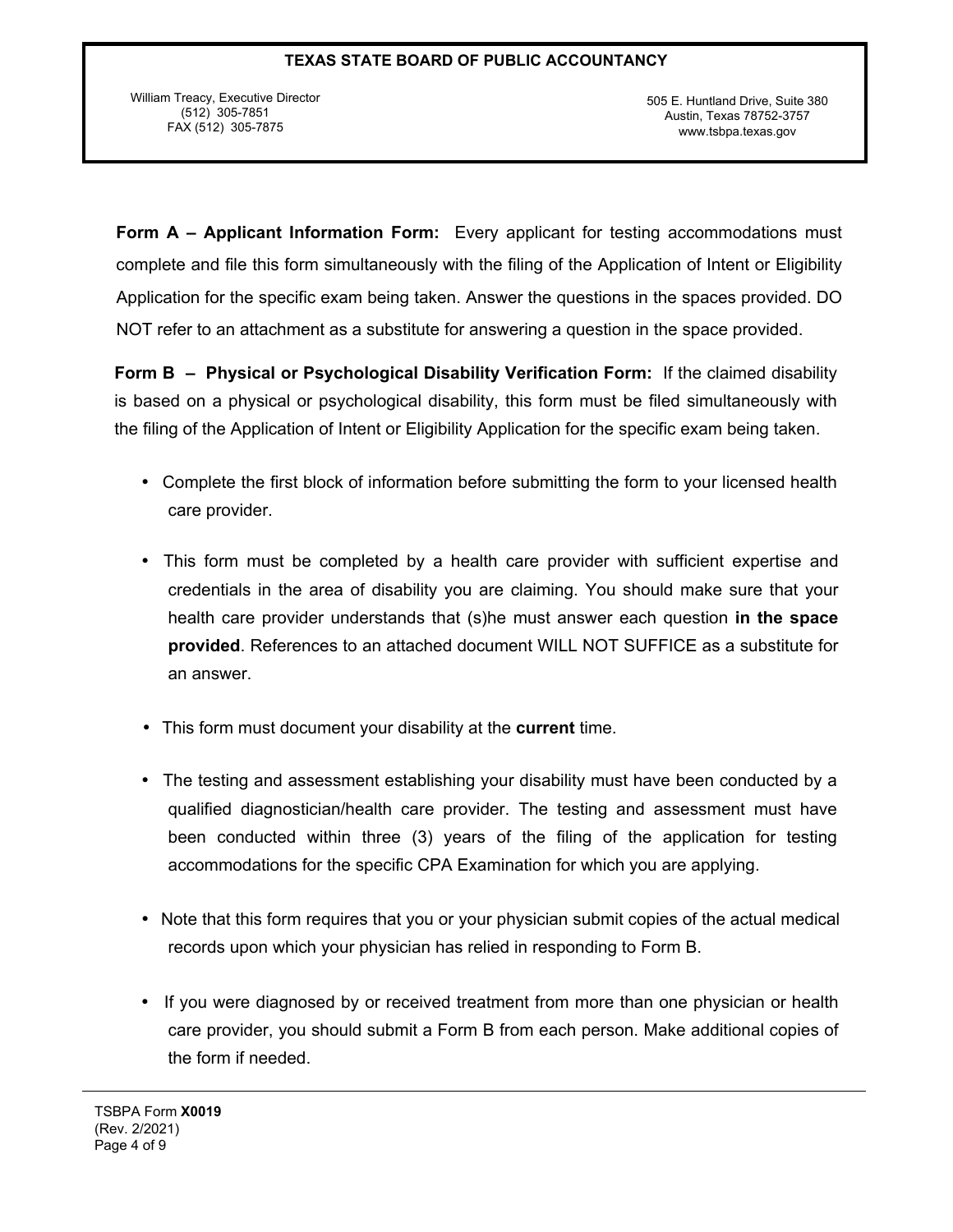William Treacy, Executive Director (512) 305-7851 FAX (512) 305-7875

505 E. Huntland Drive, Suite 380 Austin, TX 78752-3757 www.tsbpa.texas.gov

**Form C - Learning Disability Verification Form:** If the claimed disability is based on a learning disability, this form must be filed simultaneously with the filing of the Application of Intent or the Eligibility Application for the specific exam being taken.

- Complete the first block of information before submitting it to your licensed health care provider or other qualified professional, who must have comprehensive training and direct experience in working with the adult population.
- This form must be completed by a health care provider with sufficient expertise and credentials in the area of disability you are claiming. You should make sure that your health care provider understands that (s)he must answer each question **in the space provided**. References to an attached document WILL NOT SUFFICE as a substitute for an answer.
- Please note that you must submit, in addition to the information requested on Form C, a **comprehensive psychoeducational or neuropsychological assessment**, which demonstrates the impact of your impairment on your ability to perform on all testing components of the Uniform CPA Examination under standard time conditions.
- Your testing and assessment must be conducted by a qualified diagnostician and must have been conducted within three (3) years of the filing of the application for testing accommodations for the specific Uniform CPA Examination for which you are applying.
- The documentation must include both diagnostic information and an explanation of the current manifestations or functional limitations of the condition. It should be thorough enough to demonstrate whether or not a major life activity is substantially limited, i.e., the extent, duration, and impact of the condition.
- If you have been retested, you must submit not only the evaluation and subtests from the retesting but also copies of any previous evaluations and the accompanying subtests.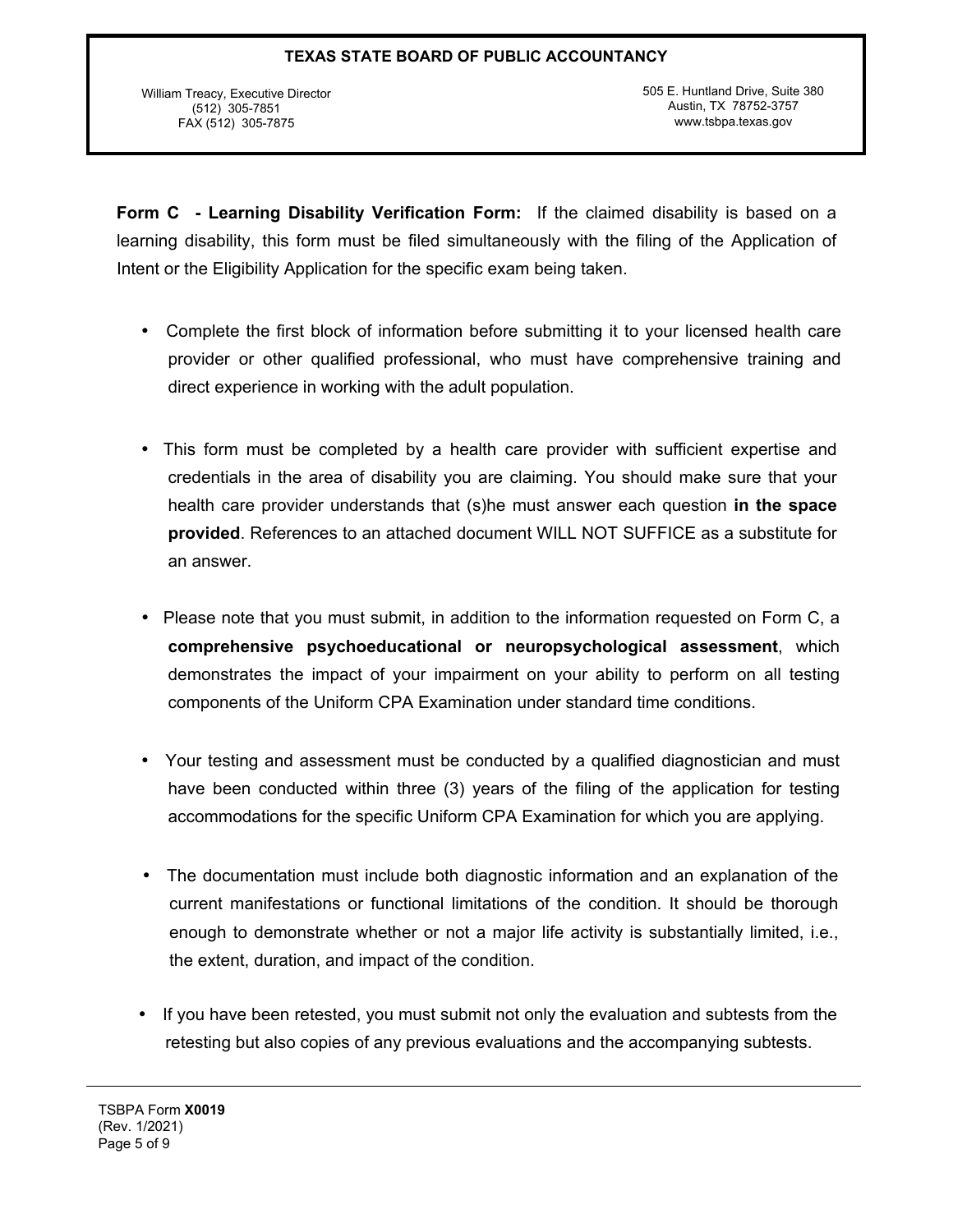William Treacy, Executive Director (512) 305-7851 FAX (512) 305-7875

505 E. Huntland Drive, Suite 380 Austin, TX 78752-3757 www.tsbpa.texas.gov

**Form D - ADD/ADHD Verification Form:** If your disability is ADD/ADHD, this form must be filed simultaneously with the filing of the Application of Intent or Eligibility Application for the specific exam being taken.

- Complete the first block of information before submitting it to your licensed health care provider or other qualified professional, who must have comprehensive training and direct experience in working with the adult population.
- This form must be completed by a health care provider with sufficient expertise and credentials in the area of disability you are claiming. You should make sure that your health care provider understands that (s)he must answer each question **in the space provided**. References to an attached document WILL NOT SUFFICE as a substitute for an answer.
- **Please note that you must submit, in addition to the information requested on Form D, a comprehensive psychoeducational or neuropsychological assessment.** This assessment must demonstrate the impact of your impairment on your ability to perform on all testing components of the Uniform CPA Examination under standard time conditions.
- Your testing and assessment must be conducted by a qualified diagnostician and must have been conducted within three (3) years of the filing of the application for testing accommodations for the specific Uniform CPA Examination for which you are applying.
- The documentation must include both diagnostic information and an explanation of the current manifestations or functional limitations of the condition. It should be thorough enough to demonstrate whether or not a major life activity is substantially limited, i.e., the extent, duration, and impact of the condition.
- If you have been retested, you must submit not only the evaluation and subtests from the retesting but also copies of any previous evaluations and the accompanying subtests.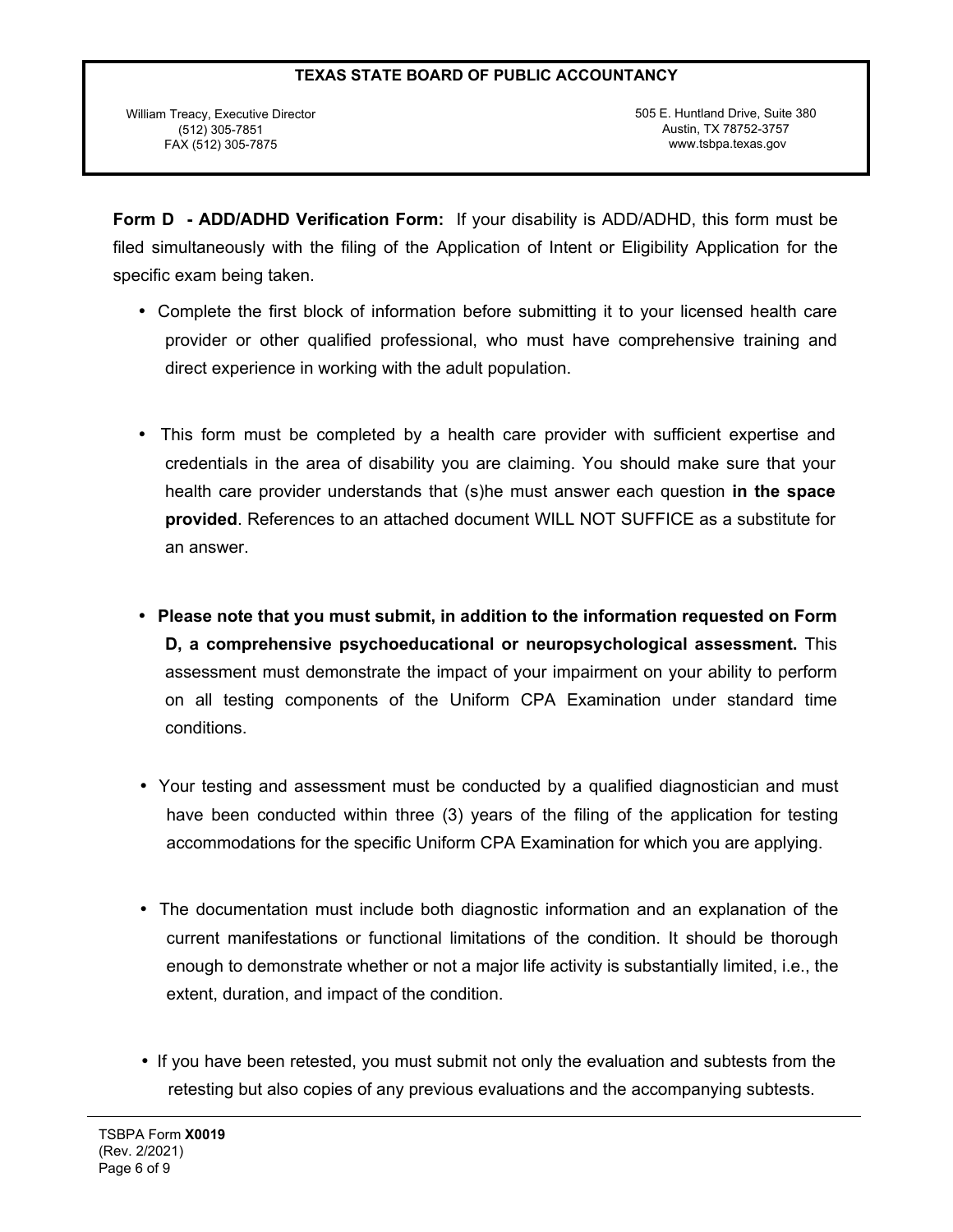William Treacy, Executive Director (512) 305-7851 FAX (512) 305-7875

**Form E - Statement of University Official:** This form must be filed simultaneously with the filing of the Application of Intent or Eligibility Application for a specific exam being taken, regardless of whether or not you received accommodations at a college or university.

- Complete the first block of information before submitting the form to the appropriate official at your college or university to complete the remainder.
- If you attended more than one college or university, you must submit a Form E from each college or university attended. Make additional copies of the form if needed.

**Form F - Statement of Another State Board of Accountancy Jurisdiction:** If you have applied to take the Uniform CPA Examination in another jurisdiction, you must file this form simultaneously with your Application of Intent or Eligibility Application for the specific exam being taken. **This form cannot be completed by the National Association of State Boards of Accountancy (NASBA).**

- Complete the first block of information before you submit the form to the appropriate CPA examination admission official in the other jurisdiction for completion of the remainder.
- If you have applied in more than one other jurisdiction, you must submit a Form F from each jurisdiction in which you have applied to take the CPA examination. Make additional copies of the form if needed.

**Form G - Accommodations Request:** This forms lists the accommodations that are available for the CPA Exam. However, please note that not all accommodations can be provided at every Prometric Test Center. Use this form to specify all of the accommodations you wish to request. This form must be completed and submitted to apply for testing accommodations. **Make sure you also send Form G to your health care provider so (s)he can reference Prometric's allowable accommodations.**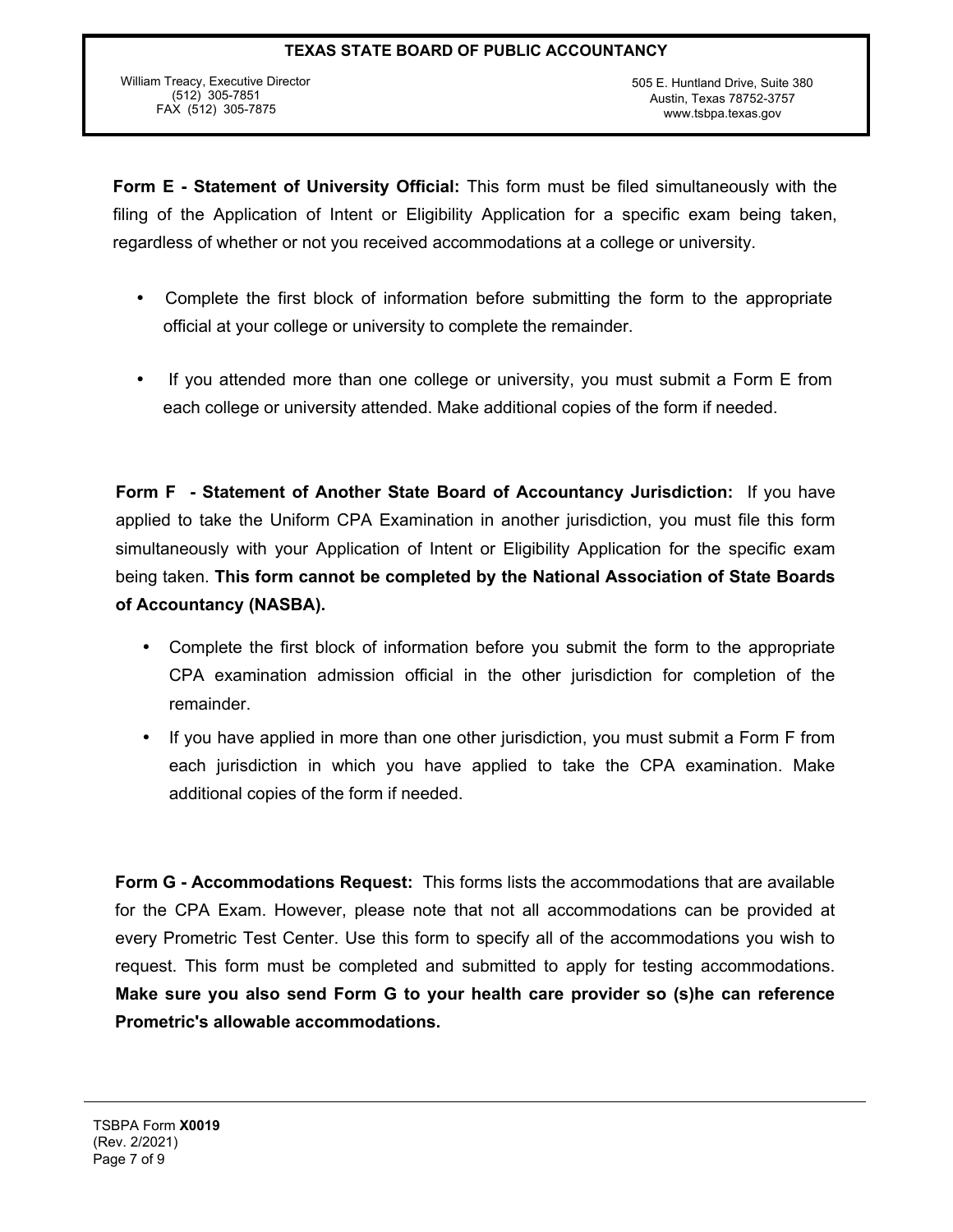William Treacy, Executive Director (512) 305-7851 FAX (512) 305-7875

505 E. Huntland Drive, Suite 380 Austin, Texas 78752-3757 www.tsbpa.texas.gov

### **The Process**

accommodations, the earlier you will receive notification of whether your request for accommodations is granted. If your testing accommodations are granted, you will receive a letter from the Board detailing the accommodations granted, as well as a written agreement for you to sign and return, which states that you accept the terms of the testing accommodations. Your application for testing accommodations and accompanying documentation will be reviewed for completeness shortly after it is filed. Before making a decision regarding your accommodations, the Board's staff may submit your application for testing accommodations and the accompanying documentation to an expert of the Board's choice for evaluation and recommendations. After all of your testing accommodations application materials have been appropriately evaluated, you will receive a letter from the Board telling you whether you have been granted testing accommodations. Testing accommodations applications are processed in the order in which they are received. Therefore, the earlier you file your application for testing

## **The Appeal Process**

If your application for testing accommodations is denied in whole or in part, you may appeal the decision of the staff to the Qualifications Committee of the Board. In order to appeal, you must send a letter addressed to the Executive Director of the Board, stating the specific basis of your appeal. **Your appeal letter must reach the Board's office no later than the date specified in the denial letter.** The appeal will be considered by the Qualifications Committee of the Texas State Board of Public Accountancy in a meeting held in compliance with applicable state law. An appeal of testing accommodations is not a hearing at which new evidence is produced or oral arguments made. It is a review by the members of the Qualifications Committee of the record in the Board's file relating to you, which includes:

• the application forms for testing accommodations, accompanying medical records and other documents, and the follow-up information generated as a result of your application for testing accommodations;